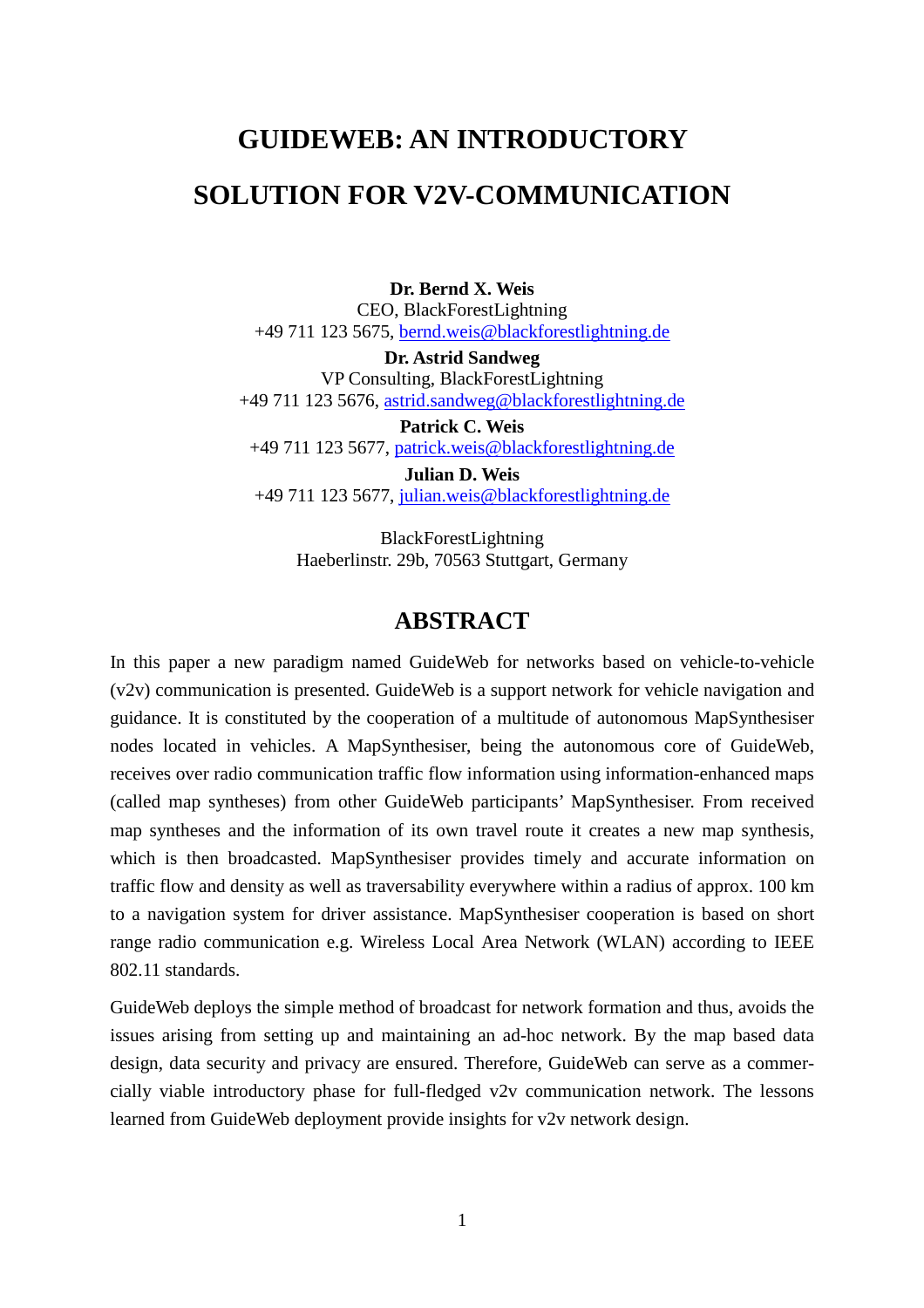# **INTRODUCTION AND BACKGROUND**

There is an increasing demand for individual traffic and route information and navigation. The existing systems are typically based either on elaborate infrastructures for traffic measurement or on traffic patterns derived e.g. from individual mobile phone movements. Both concepts have their drawbacks.

The first one requires substantial investment into setting up the infrastructure, its maintenance incurs cost and in the case of a privately run enterprise should result in some profits. Therefore, this service for the end user can't be free of charge. Furthermore, the measurement infrastructure is typically only available on motorways.

The second one collects data by tracking individual user-movements e.g. mobile phones. By processing this data and matching it to maps allows the derivation of traffic flow estimations. This process can't ensure privacy as patterns of movement of individuals are recorded. The potential misuse of this data mandates a rigid supervision of the process by independent auditors. Again, the effort to put these concepts into place incurs capital expenditures in computing infrastructure and operational cost.

v2v communication offers a remedy for these drawbacks. Firstly, v2v communication allows in addition to navigation a variety of different other applications e.g. communicating to other vehicles dangerous situations (1, 2, 3) and/or mobile Internet (4, 5) with their corresponding issues of security (6) etc. v2v communication will be based on IEEE 802.11p standard. A German study (7) indicates that v2v communication networking will not be in place before 2020 (see figure 1), though the European Union supports a variety of projects with this target (8, 9, 10, 11, 12).



### **Figure 1. Time line of v2v communication introduction**

Very often, especially in Europe, the propensity of customers to spend money for services on a recurrent basis is rather low; they prefer a one-time payment if necessary. Finally, the quality of data sets the price customers are willing to pay for this service.

This sets the scene for the concept presented here. The requirements derived from above are:

- to create most up-to-date traffic flow information and navigation support everywhere **city, over-land or motorway,**
- to offer most up-to-date information on temporarily traversable/non-traversable routes not provided by the maps of a navigation system,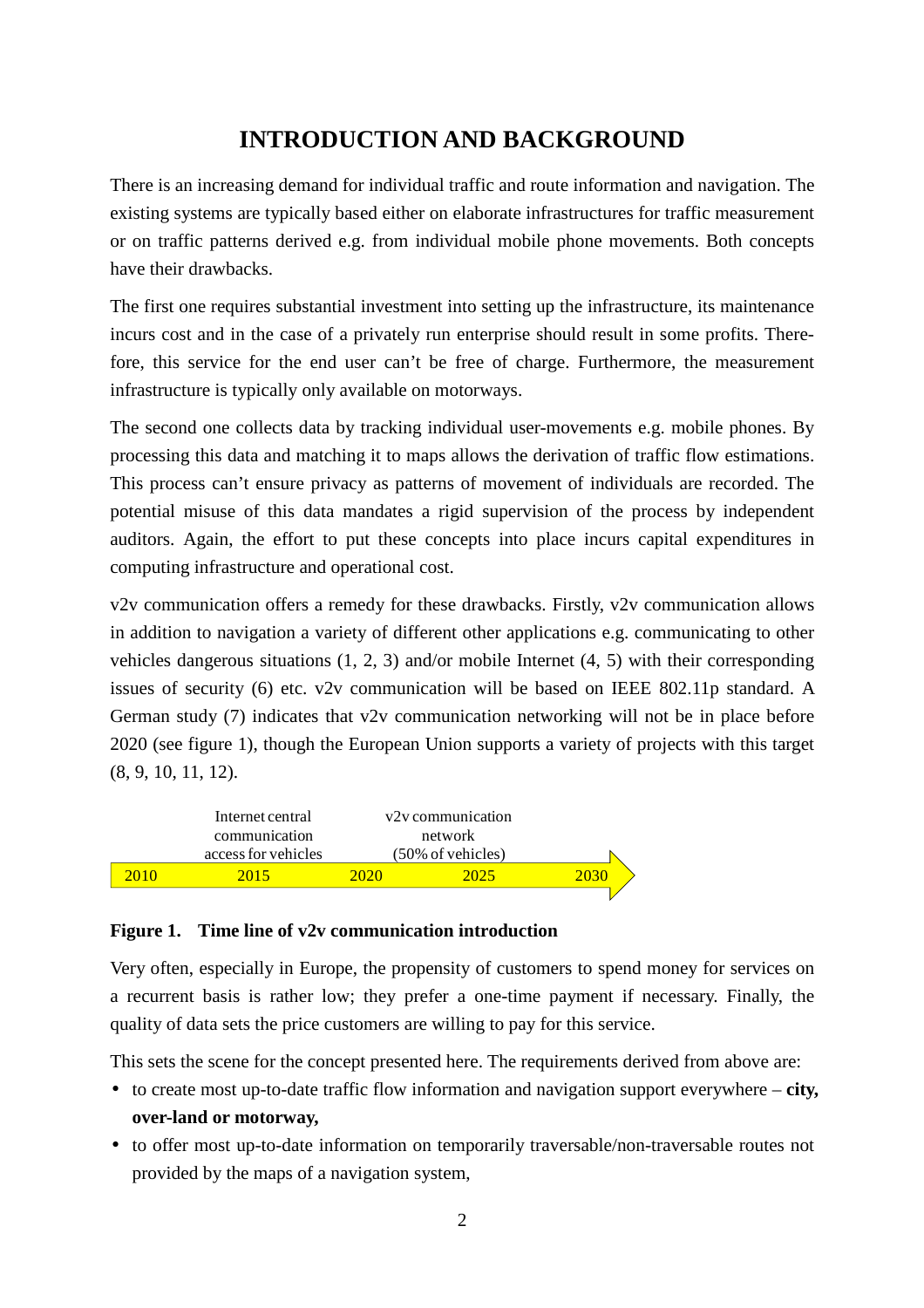- to ensure privacy and data security,
- to avoid recurrent service charges.

The implications of these requirements are manifold. The most important one is: **No investments into infrastructure and cost for system maintenance:** Making the reasonable assumption of there being no public subsidy, the direct structural implication is that no centralized processing, evaluation or distribution unit must be required for the functioning of the process.

The concept GuideWeb presented in the following fulfils these requirements. **GuideWeb** is a systemic process, in which a multitude of participants are involved, for transmitting and receiving information of vehicles, using a radio transmitter and receiver and, more particularly, based on a device, which also processes the information received and enables the presentation of synthesized information to the user. A similar concept has been presented in (13). Furthermore, GuideWeb communication technology is simple and easy to implement, and can therefore serve as an intermediate introductory step in the full-fledged v2v communication networking (see figure **2**) that is technologically and commercially viable.



#### **Figure 2. Time line of v2v communication introduction: GuideWeb positioning**

This paper describes the functioning and implementation of GuideWeb. First the concept of GuideWeb and the autonomous MapSynthesiser as its constituting element is introduced followed by a description of how GuideWeb/MapSynthesiser fits into a driver assistance environment. The next two sections present the MapSynthesiser and its map processing capabilities. Simulation results that quantify penetration requirements and a conclusion complete the paper.

### **GUIDEWEB**

The principle of GuideWeb is intriguingly simple – one gets information, processes it, uses it and distributes the processed information. Information is freely offered and everyone can take it (give and take). GuideWeb is constituted by a multitude of participants where the participants continuously broadcast their information and knowledge about current traffic and environment in the form of map syntheses. A map synthesis is a data compressed form of the synthesized map (**NowMap**) derived from the aggregation of all routes GuideWeb participants have traversed including averaged speed and traffic density information of route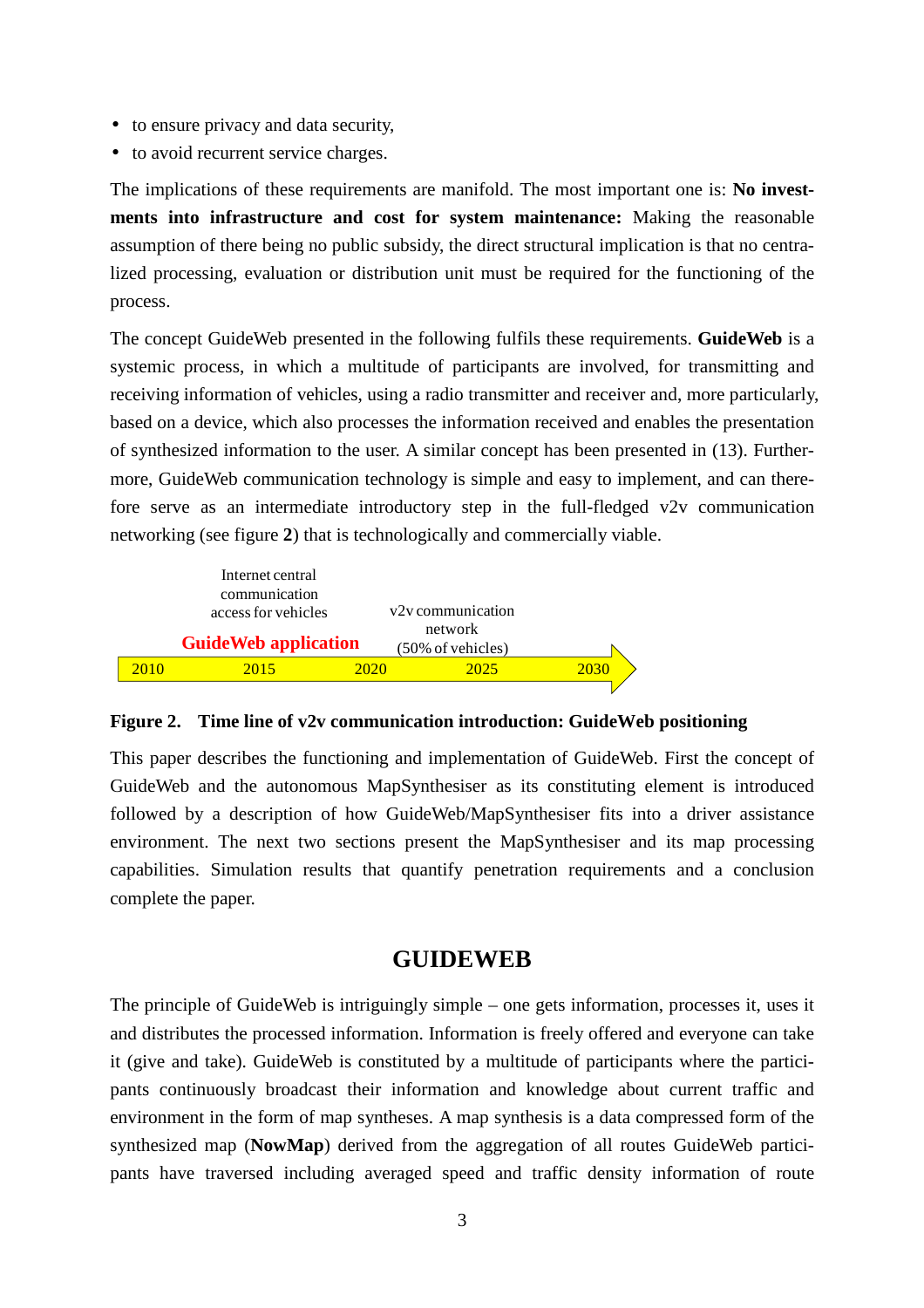segments. Thus, the individual map synthesis is built up from every participant's best knowledge of traffic flow and environment. In order to facilitate this process each participant is equipped with a device called MapSynthesiser of which the functional diagram is shown in Figure 3.



#### **Figure 3. Functional diagram of the MapSynthesiser**

The **MapSynthesiser** is typically a software application (executing together with a navigation application), which autonomously enables the functionalities of the GuideWeb only requiring connectivity from the communication platform and some basic vehicle information. MapSynthesiser provides timely and accurate information on traffic flow and density as well as traversability of roads everywhere within a radius of approx. 100 km. This information can be further processed and displayed to the driver e.g. by a navigation system. The MapSynthesiser generates the NowMap, the representation of the current information and knowledge about the environment, from which the broadcasted map synthesis is derived.

Conceptually GuideWeb is self-organizing and self-contained and independent of any infrastructure. Functionally GuideWeb rests entirely on the cooperation of the multitude of autonomous MapSynthesiser nodes.

## **ENVIRONMENT FOR MAPSYNTHESISER OPERATION**

MapSynthesiser typically operates in a driver assistance environment and figure 4 shows how MapSynthesiser fits into this. MapSynthesiser exploits the v2v communication platform to send and receive messages. Two message types have been defined:

**Synthesis messages** contain a data condensed version of NowMap, and additional information, e.g. road conditions, radar traps, etc. when available and appropriate. Synthesis messages comprise on the incoming side the data compressed NowMaps of other GuideWeb partici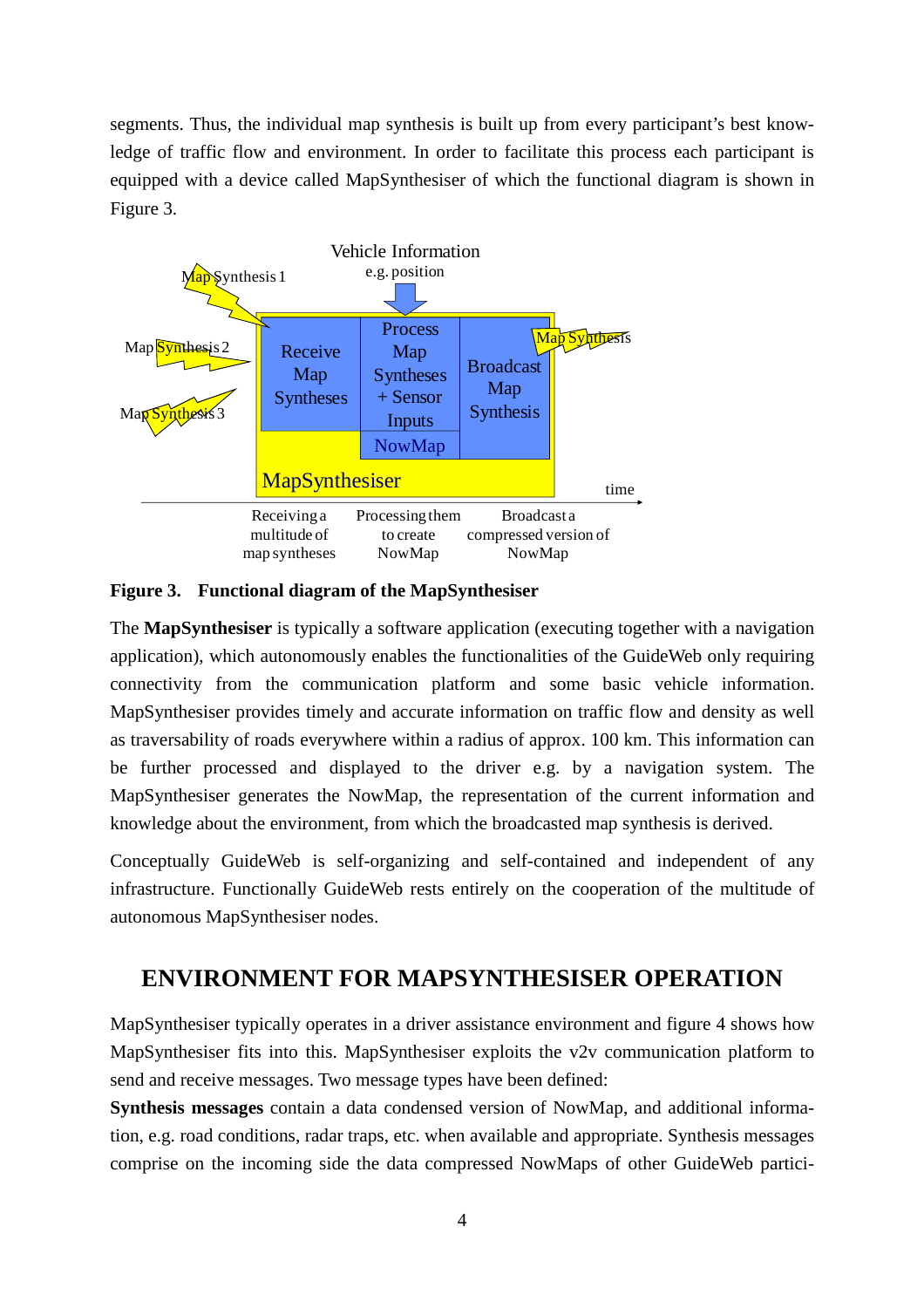pants' MapSynthesiser and on the outgoing side of its own NowMap. From the incoming synthesis messages the corresponding map data are extracted and made available for further processing.

**Presence messages** contain a minimum of information indicating the presence of a MapSynthesiser. Presence messages are very short and from their reception together with the reception of synthesis messages an estimate of traffic density can be derived. Furthermore, in phases of very low MapSynthesiser density, i.e. traffic density, presence messages serve as a trigger to broadcast synthesis messages; if no MapSynthesiser is in radio reach to receive synthesis messages they will not be transmitted.



**Figure 4. MapSynthesiser in the driver assistance environment** 

Further, MapSynthesiser uses driver assistance services for positioning as well as time information and optionally for a map of the environment of the navigation system. This map may then serve as the basis for the map processing in the MapSynthesiser. The map representation in MapSynthesiser is based on Earth coordinates to ensure independence from the map representation of the navigation system (14). As a result MapSynthesiser provides the navigation system with a map representation that comprises attributes for route segments – most prominently traffic flow and traffic flow trend estimation as well as traffic density. These attributes are time stamped.

# **OUTLINE OF MAPSYNTHESISER**

The MapSynthesiser comprises the functionalities as described in the following based on the block diagram shown in figure 5. The MapSynthesiser broadcasts its messages in two modes:

- In Broadcast Mode 1 it broadcasts a synthesis message,
- In Broadcast Mode 2 it broadcasts a presence message.

In addition to the flow control mechanisms of the v2v communication platform stochastic processes control the broadcast modes to ensure a maximum throughput of messages.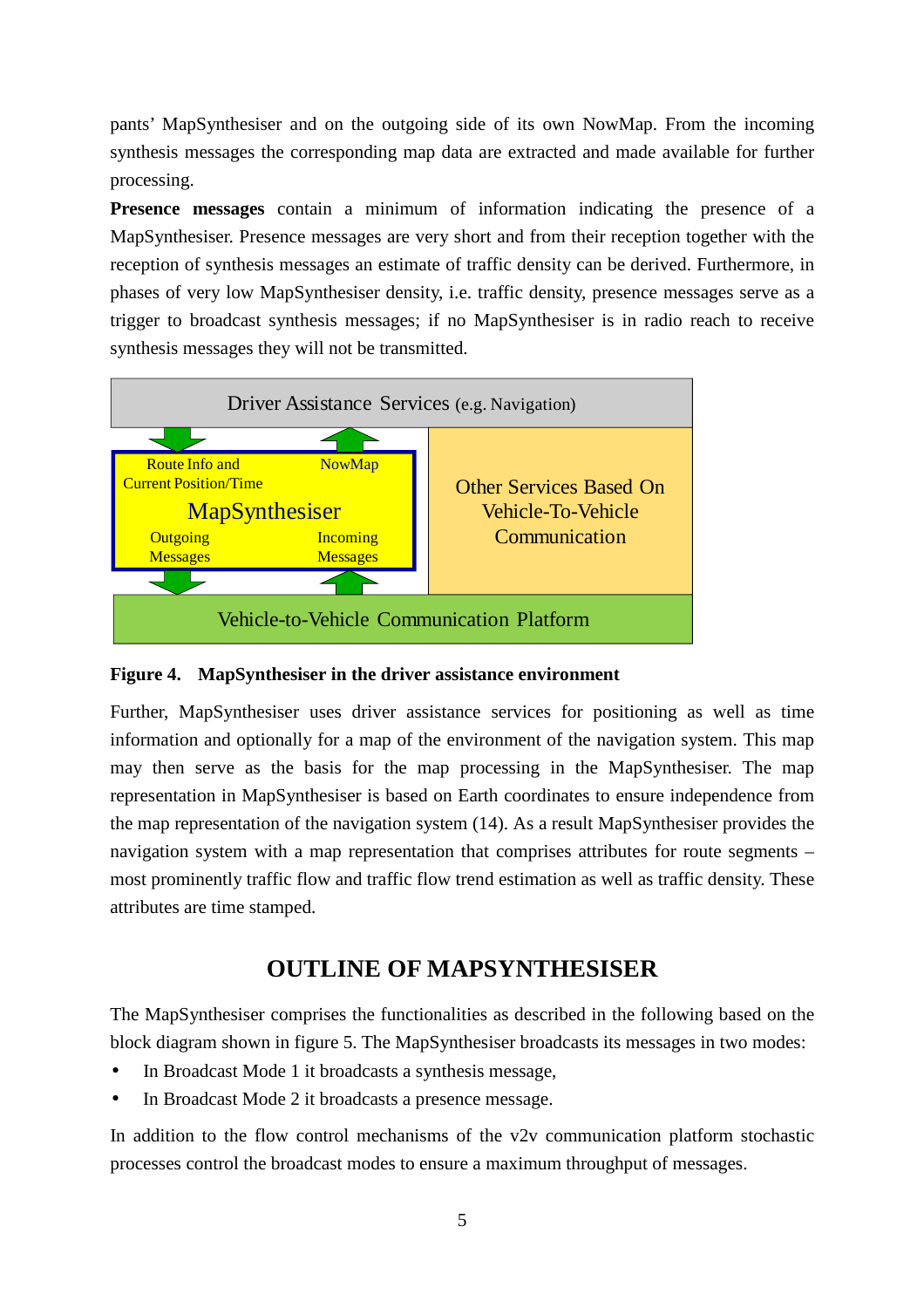

#### **Figure 5. MapSynthesiser block diagram**

The v2v communication platform sends the messages on some carrier frequency typically in the 2,4 GHz or 5 GHz band reserved for short-range applications (WLAN – Wireless Local Area Network). In order to minimize the expenses of the radio devices it is most cost effective when all radio subsystems transmit and receive information on the same carrier frequency. Furthermore, this choice makes a more elaborate communication protocol unnecessary. When each of the MapSynthesisers employs the same frequency selection algorithm for broadcasting, reception is ensured.

## **PROCESSING MAP SYNTHESES**

#### **MAP SYNTHESIS ATTRIBUTES**

The map synthesis processor generates the map synthesis. From the received synthesis messages the relevant map synthesis information and additional information is extracted in a preprocessing stage. An example of an extracted map synthesis is shown in figure 6. On the right the **map skeleton** is presented, which summarizes the retrieved knowledge about routes in the chosen environment. On the left the map synthesis is shown with the attributes for the route segments. For each segment of the map skeleton – typically of length  $100 \text{ m}$  – the six values indicate average speed (AS), average density (AD) and traffic flow trend (T) for each direction of the road as determined. Together with a weight indicating the relevance of the information, i.e. the older the information the less relevant it becomes, they form the route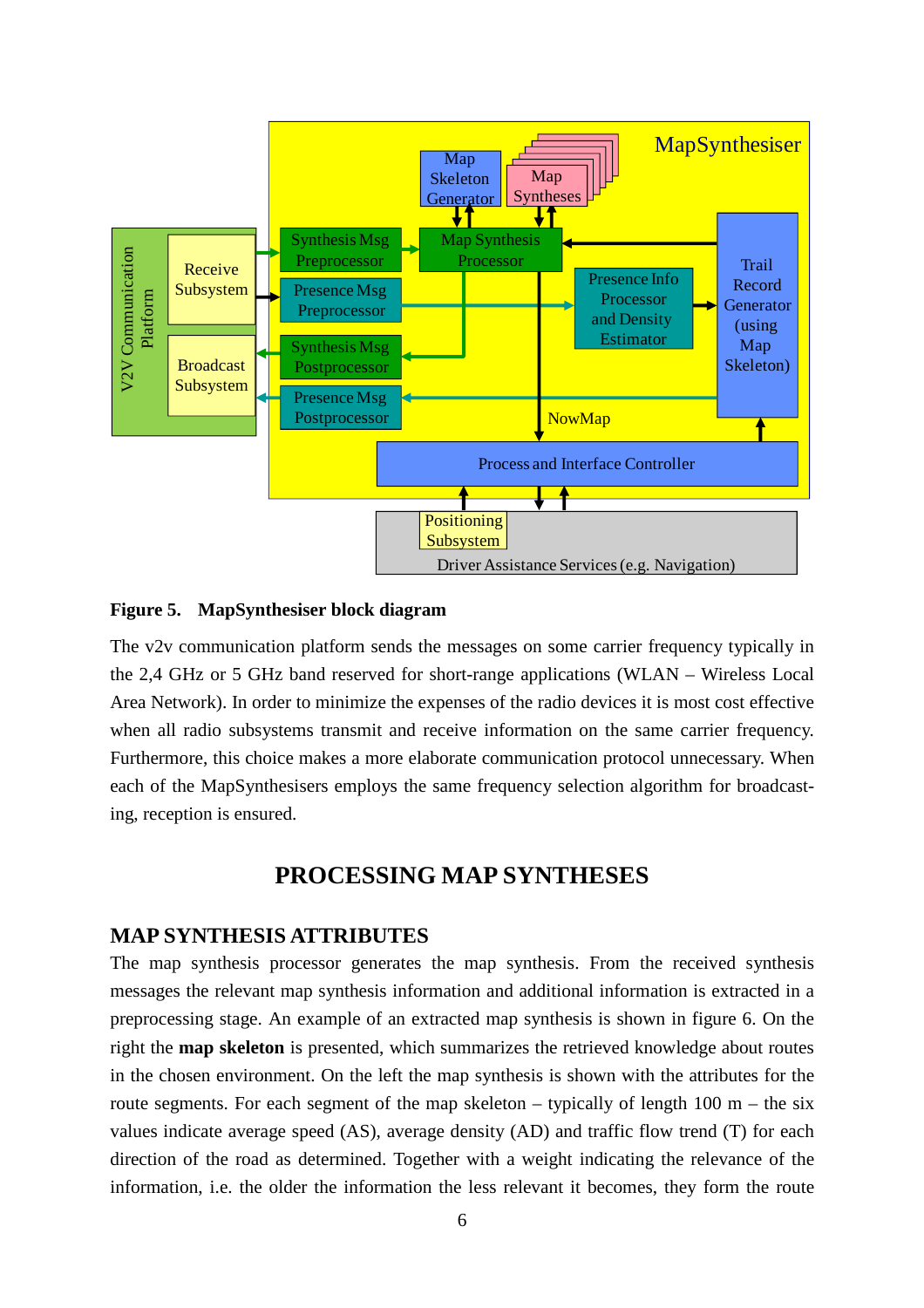segment attribute.



**Figure 6. Example of a map synthesis** 

## **MAP SYNTHESIS HISTORY**

To generate the NowMap the map synthesis processor collects and processes all received map syntheses for a defined time period, and keeps the history of the information of each route segment in memory as shown in figure 7.



#### **Figure 7. Route Segment History**

The weights of the route segment attributes provide the time references to create this **route segment history**. The route segment history is used for computing the actual route segment attributes as well as for trend calculation. The history is stored in different levels e.g. in level A the time difference of the attributes  $A_i$  and  $A_{i+1}$  is 1 min, in level B  $B_i$  and  $B_{i+1}$  is 5 min, and so on. The number of levels and the corresponding timing is a matter of map synthesis processor configuration.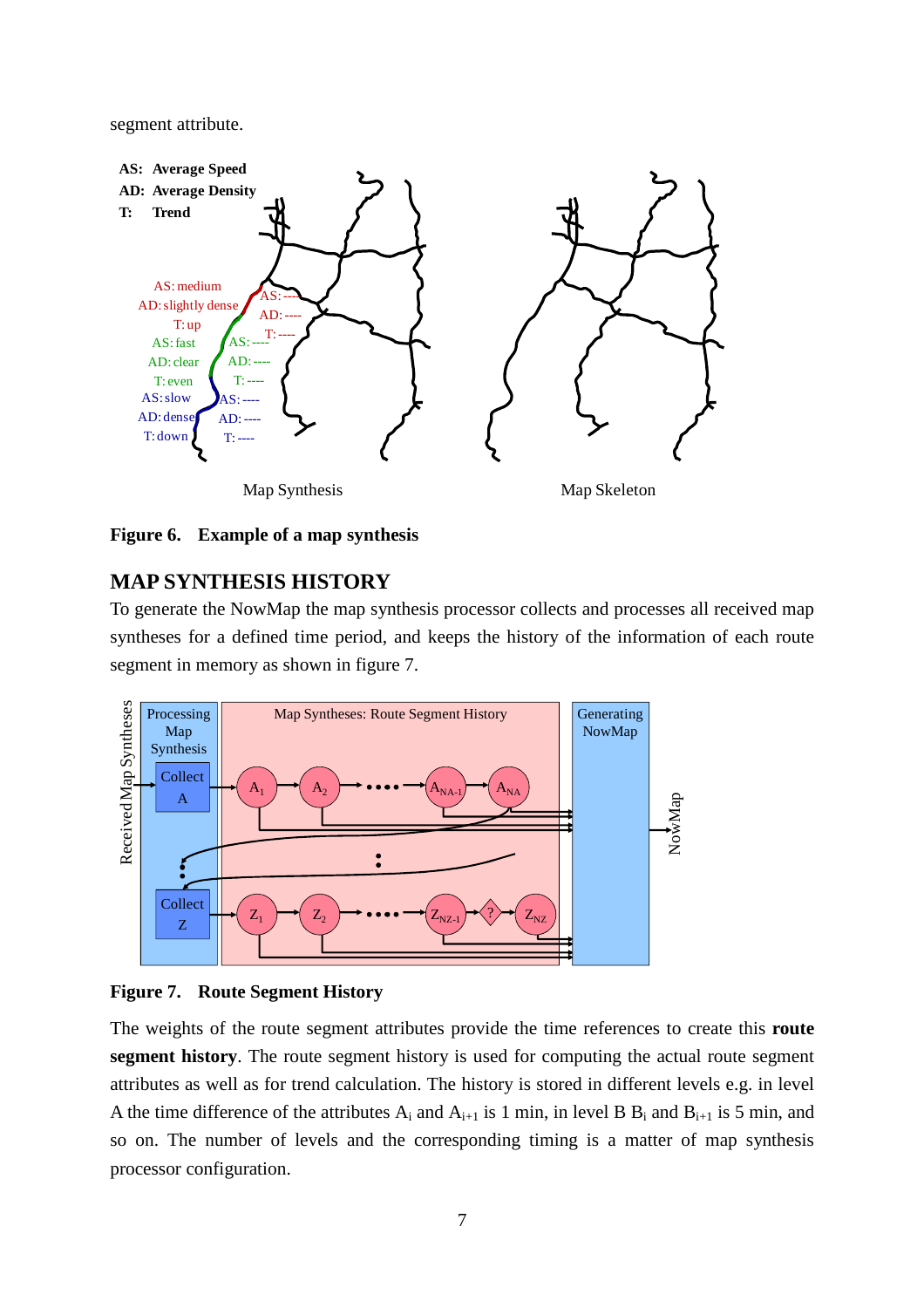Keeping the route segment history enables the map synthesis processor to perform plausibility checks to detect and eliminate unrealistic attribute values (e.g. introduced to the system by a malicious user) as well as to compute the attributes for NowMap taking into account historical attributes. Furthermore, the historical attribute data allows a trend computation that indicates how traffic has evolved over time and what is to be expected.

### **GENERATING TRAIL RECORD**

The most important ingredient to create a map synthesis is the trail record. A trail record is generated according to the following mechanism. When the process is started in a vehicle, the position is recorded with respect to the information received from the positioning subsystem e.g. a GPS receiver, and the time. For a certain distance e.g., 100 m, called a trail segment, the instantaneous speeds of the vehicle are determined and their average is computed resulting in an average speed for this trail segment and forms the trail segment record together with traffic density information that is computed by counting the received presence and synthesis messages and inferred from this number and the speed indications. Then the process is started again.

The trail comprises the multitude of trail segments traversed and the trail record comprises the multitude of the corresponding trail segment records. The position indications of points of the trail segments, in particular the start point, provide the information of the form of the trail and the average speeds and densities on the trail segments provide suitable information to be advantageously processed for the map synthesis.

Average speed t<sub>-9</sub> t<sub>-8</sub> t<sub>-7</sub> t<sub>-6</sub> t<sub>-5</sub> t<sub>-4</sub> t<sub>-3</sub> t<sub>-2</sub> t<sub>-1</sub> t  $-9$  t  $-8$  t  $-7$  t  $-6$  t  $-5$  t  $-4$  t  $-3$  t  $-2$  t -1

#### **Figure 8. Trail record contribution to map synthesis**

The vehicle under consideration generates a trail record (see figure 8), which it contributes to its present map synthesis. Initially i.e. without having received a synthesis message from another participating vehicle, a map synthesis consists of just the trail record. If speed is low, a time-out terminates and restarts this process after e.g., 1 min. In the case where the vehicle is not actively participating e.g., a vehicle with switched-off engine, it may cease to contribute.

### **SIMULATION**

GuideWeb has been simulated and some of the results are presented in this section. Most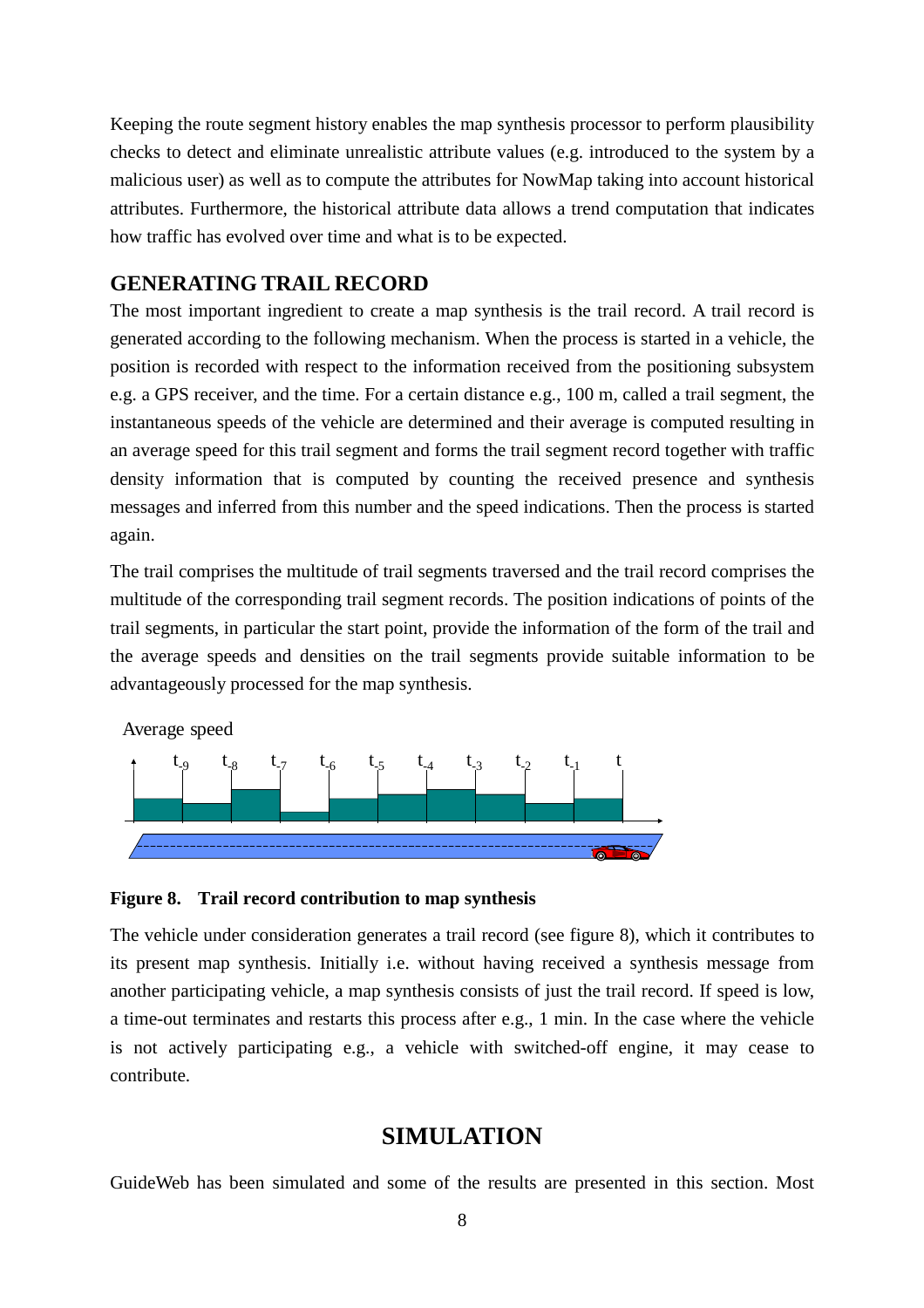importantly, introducing route segment attribute historical data adds a level of complexity to the system that requires careful examination. On the one hand, GuideWeb needs to learn about a traffic situation and on the other hand, it must forget when this traffic situation changes.

This learning and forgetting is implemented in a Learn-Forget algorithm which has been simulated extensively. For ease of implementation the simulation has been based on a "Manhattan" street model, i.e. the streets have a grid arrangement of 20 streets vertical and 20 streets horizontal. The distance between two neighboring streets is 100 m. This 100 m piece is called a segment. In total the grid has  $20 \cdot 19 = 380$  segments and thus, a street length of  $380 \cdot 100$  m = 38 km. The vehicles drive randomly around in the grid.

To introduce a traffic situation a road block appears on one of the streets in one direction causing a traffic jam when cars move on this road in this direction. The simulation is performed in cycles, each cycle consisting of two phases:

- The first phase starts when the first "car" learns about the jam. It is completed when all vehicles know about the jam, i.e. the NowMap of all cars indicate a jam on the corresponding route segments.
- The second phase starts with the removal of the roadblock and the traffic starts flowing again. It is completed when all vehicles have forgotten about the jam, i.e. the NowMap of all cars indicate a flowing traffic on all route segments.

GuideWeb has been simulated according to the procedure outlined above with the following environmental parameter: Number of vehicles = 1000; Radio Reach = 100 m and the percentages of vehicles equipped with MapSynthesiser: 1%, 2,5%, 5%, 7,5%, 10%.

The number of cycles has been at least 100. The results are summarized in table 1 and figure 9.

| Percentage of vehicles with MapSynthesiser |  | $\vert 1.0\% \vert 2.5\% \vert 5.0\% \vert 7.5\% \vert$ |                                         | $10.0\%$ |
|--------------------------------------------|--|---------------------------------------------------------|-----------------------------------------|----------|
| Average time to learn (in min)             |  |                                                         | $30,40$   23,72   18,62   15,94   14,11 |          |
| Average time to forget (in min)            |  |                                                         | $39,57$   28,66   16,90   14,05   12,41 |          |

### **Table 1. Learn/forget cycle times against MapSynthesiser density**

Obviously, as expected the average times to learn and to forget, respectively, decrease when the MapSynthesiser density increases.

A very interesting insight from this simulation is that the system, i.e. the entirety of the vehicles and MapSynthesiser in the area, has a "systemic memory". The "quality" of the systemic memory, i.e. the times for the system to learn and to forget about an incident, depends on the frequency of MapSynthesiser interaction. This is substantiated by the simulation results presented in figures 10 and 11. Relative frequency means in how many simulation cycles a time to learn and a time to forget, respectively, of  $t + \Delta t$  appeared.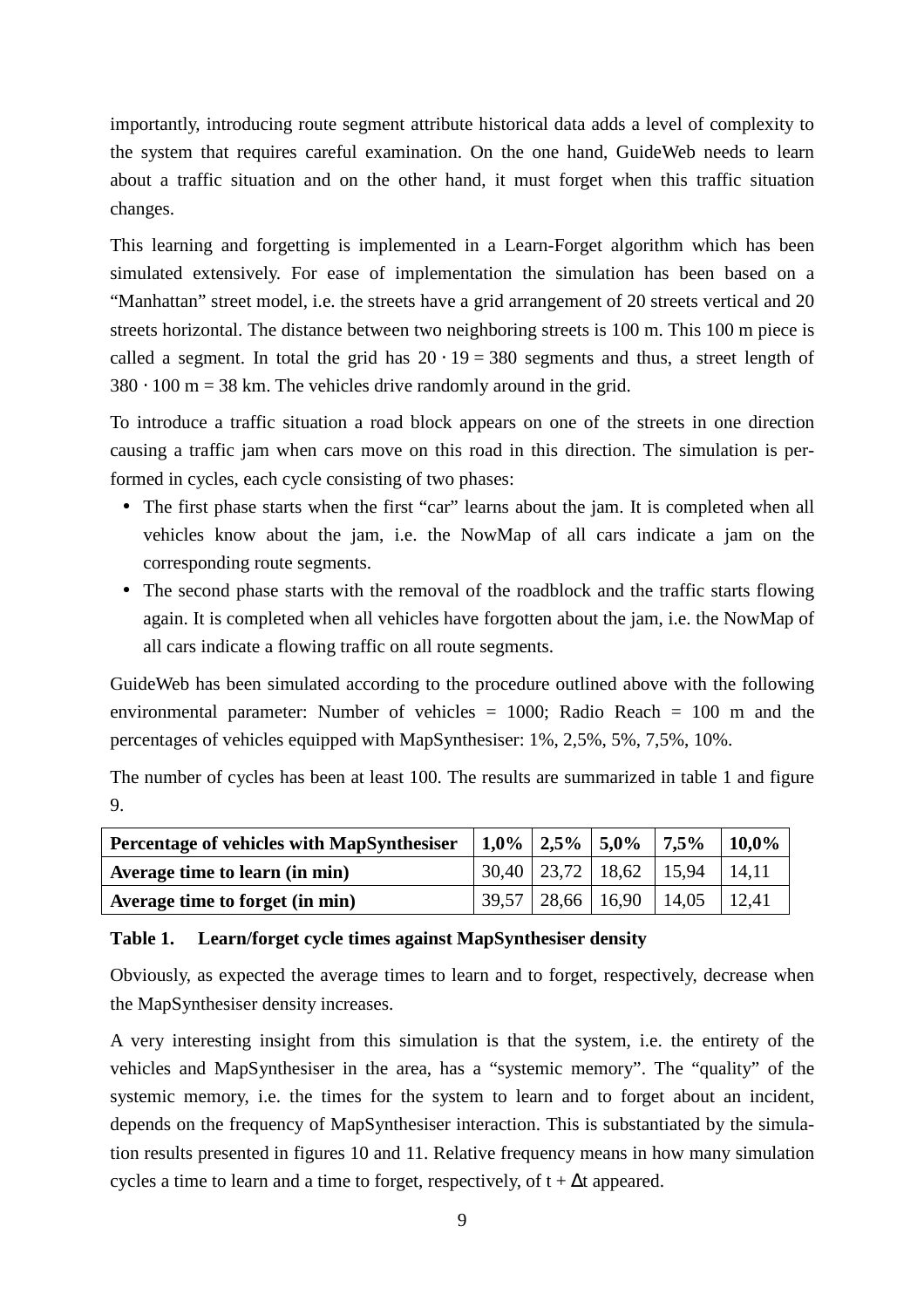

**Figure 9. Average learn/forget cycle times against MapSynthesiser density** 

From figures 10 and 11 it is seen that

- average learn and forget times, respectively, (indicated by vertical lines) become shorter as the density of MapSynthesiser increases (as already stated above),
- the relative frequency function or histogram becomes sharper as density increases implying that learn and forget times become more predictable when more MapSynthesiser interactions are possible.



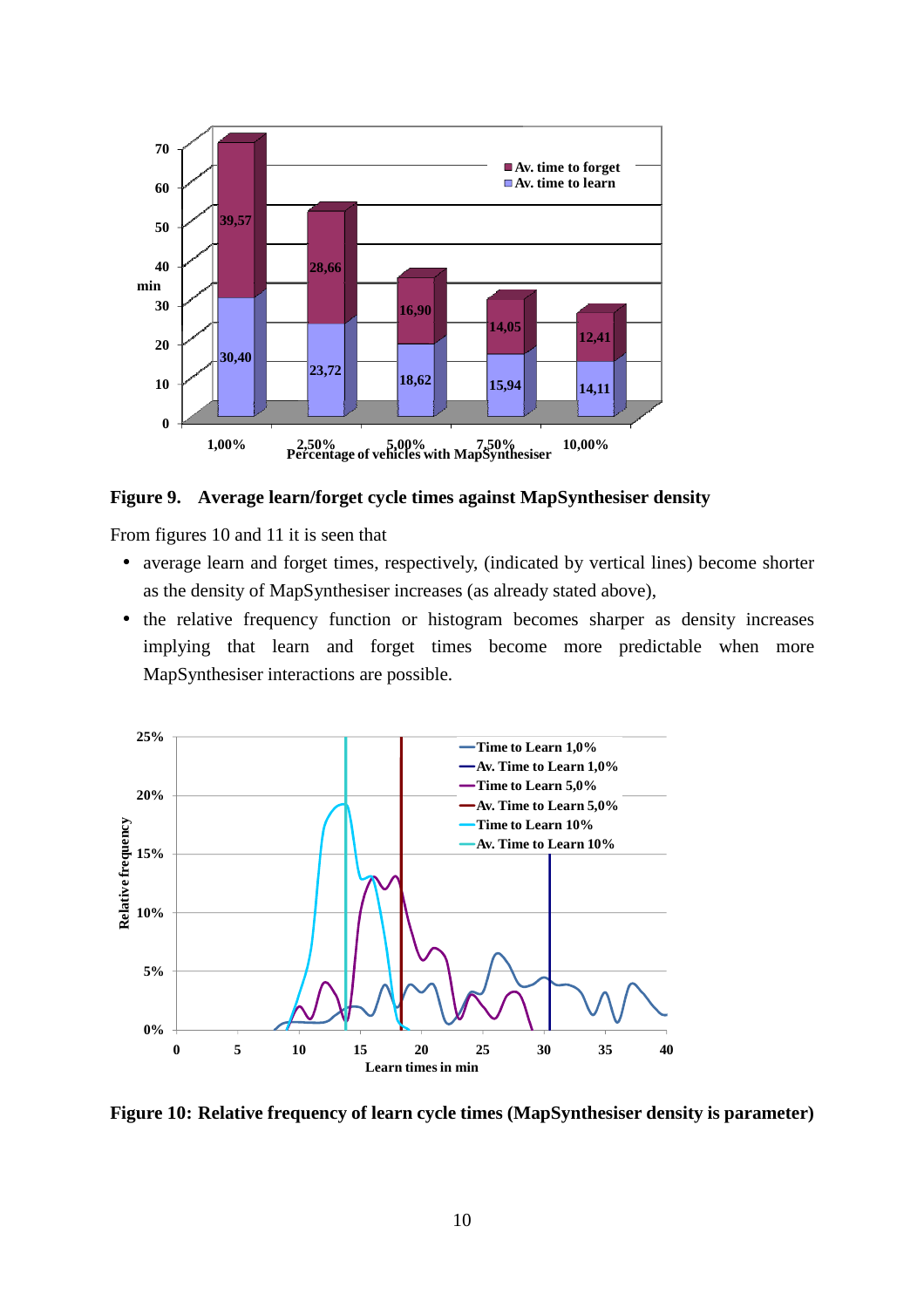

**Figure 11: Relative frequency of forget cycle times (MapSynthesiser density is parameter)** 

### **CONCLUSION**

In this paper the concept GuideWeb for vehicle navigation support based on v2v communication has been presented. It has been shown that GuideWeb is a very suitable candidate for a commercially viable introduction of v2v communication imposing a minimum requirement on networking. By using a broadcast communication concept, important difficulties in v2v communication are overcome or circumvented, and due to its coordinate-based exchange format it is independent of map suppliers and easily integrated in any driver assistance system. GuideWeb finds its application window beginning now until all the challenges of the v2v networking capabilities are resolved.

Further, the insights derived from GuideWeb deployment and its behavior allows learning about v2v communication system performance. Keeping historical data of the route segment attributes adds a new level of complexity – the systemic memory. However, the advantages of historical data (detection of implausible attributes or malicious users, computing trends ...) trade off favorably with the implications of the systemic memory as shown by simulation. Furthermore, by concept the penetration level required for GuideWeb to function is much lower than in other v2v communication systems. The processing methodology allows that information about specific vehicles can neither be extracted nor traced, i.e. that privacy is ensured.